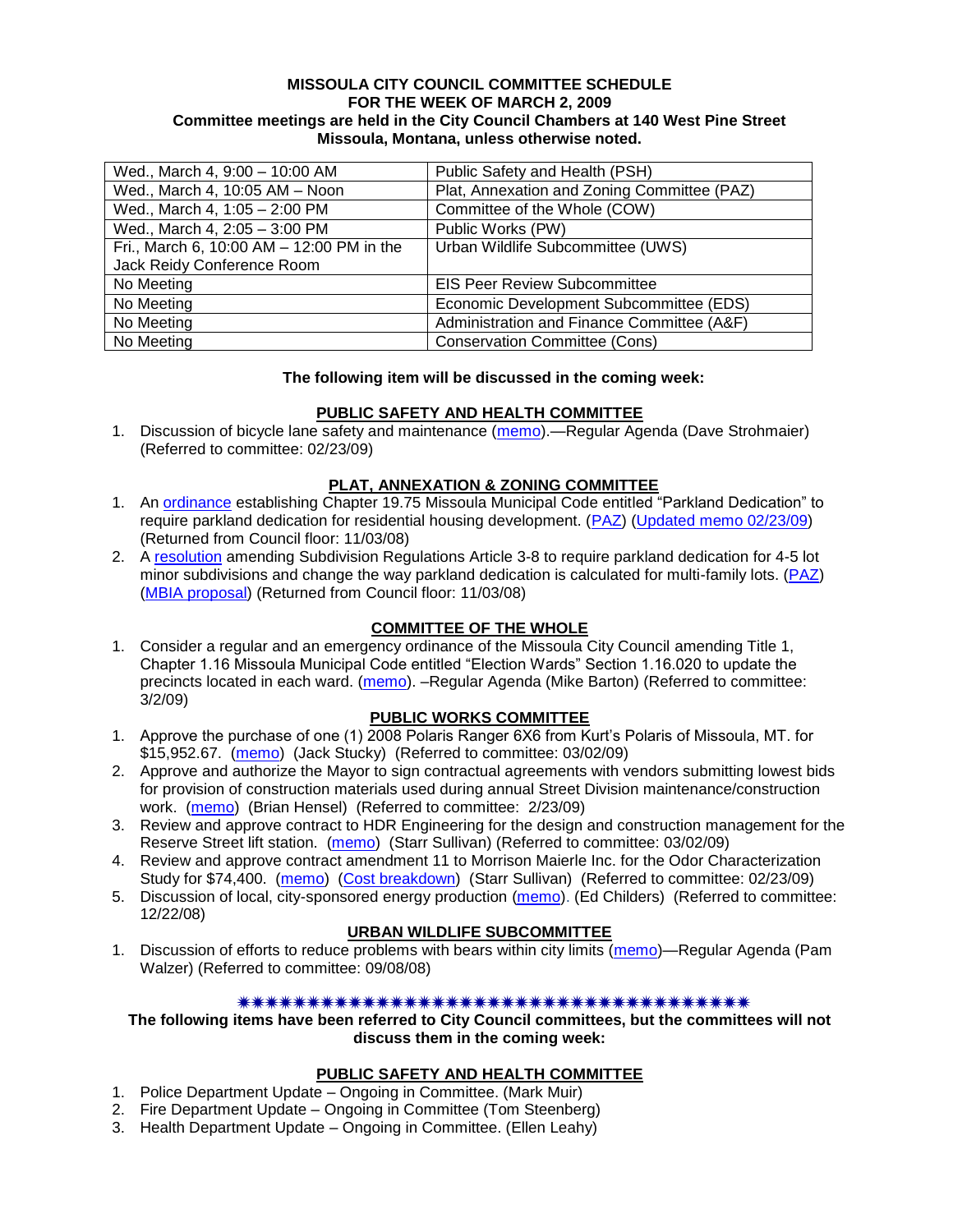- 4. An [ordinance](ftp://ftp.ci.missoula.mt.us/Packets/Council/2007/2007-02-05/07-01-31 Helmet and bikes psh.htm) amending Chapter 10.42 of the Missoula Municipal Code entitled "Bicycles" that would require minors to wear headgear while bicycling on streets, roadways, sidewalks, alleys and trails; and holding responsible the parent or guardian of a minor found to be in violation of this ordinance. [\(Alternative Ordinance\)](ftp://ftp.ci.missoula.mt.us/Packets/Council/2007/2007-02-26/07-02-19_Alternative_Helmet_and_bikes.htm) [\(PS&H\)](ftp://ftp.ci.missoula.mt.us/Packets/Council/2007/2007-02-05/070131psh.pdf) (Returned from Council floor: 2/26/07)
- 5. Update on the Police facility project. [\(memo\)](ftp://ftp.ci.missoula.mt.us/Packets/Council/2008/2008-05-12/Referrals/Buildingpresentationreferral.htm) Regular Agenda (Mark Muir)(Referred to committee: 05/12/08)
- 6. Ordinance repealing Chapter 5.44 entitled "Ambulances" and creating a new Chapter 5.45 entitled, "Ambulance Services." [\(memo\)](ftp://ftp.ci.missoula.mt.us/Packets/Council/2008/2008-05-12/Referrals/080508AmbulanceOrdinanceReferral.htm) [\(Update Memo 12/15/08\)](ftp://ftp.ci.missoula.mt.us/Packets/Council/2008/2008-12-15/081212AmbulanceOrdinanceReferralUpdated.pdf)[\(Ordinance 02/23/09\)](ftp://ftp.ci.missoula.mt.us/Packets/Council/2009/2009-04-06/AmbulanceOrdinanceFinal090223.pdf) [\(Performance Contract](ftp://ftp.ci.missoula.mt.us/Packets/Council/2009/2009-01-12/MESIPerformanceContract090107.pdf)  [01/07/09\)](ftp://ftp.ci.missoula.mt.us/Packets/Council/2009/2009-01-12/MESIPerformanceContract090107.pdf) [\(Performance Contract 02/23/09\)](ftp://ftp.ci.missoula.mt.us/Packets/Council/2009/2009-04-06/PerformanceContractFinal090223.pdf) – Regular Agenda (Jason Diehl)(Referred to committee: 05/12/08)
- 7. An [ordinance](ftp://ftp.ci.missoula.mt.us/Packets/Council/2008/2008-12-15/2008CatOrdinanceAmendment%5B1%5D.pdf) amending Missoula Municipal Code Chapter 6.09 entitled "Missoula Cat Ordinance" section 6.09.010 through 6.09.090 to amend definitions, to limit the number of cats over the age of four months that a person, family, or household can harbor, keep, or maintain to five and to enact other general amendments. [\(PS&H\)](ftp://ftp.ci.missoula.mt.us/Packets/Council/2008/2008-12-15/081210psh.pdf) (Returned from Council floor: 01/12/09)
- 8. An [ordinance](ftp://ftp.ci.missoula.mt.us/Packets/Council/2008/2008-12-15/DogOrdinance--PSHrevisions.pdf) amending Missoula Municipal Code Title 6 entitled "Animals" generally amending Chapter 6.04 entitled "Animals Running at Large" and Chapter 6.08 entitled "Dogs and Pet Shops," increasing the fee when an animal is impounded and establishing a fee for a boarding kennel license. [\(PS&H\)](ftp://ftp.ci.missoula.mt.us/Packets/Council/2008/2008-12-15/081210psh.pdf) (Returned from Council floor: 01/12/09)
- 9. Authorize Mayor to sign contact for renting storage facility for HIDTA Task Force [\(memo\)](ftp://ftp.ci.missoula.mt.us/Packets/Council/2009/2009-03-02/Referrals/HIDTA_Storage_Facility.pdf)—Regular Agenda (Mark Muir) (Referred to committee: 03/02/09)

## **CONSERVATION COMMITTEE**

- 1. Greenhouse Gas Subcommittee update.—Ongoing in committee (Marilyn Marler)
- 2. Discuss the ownership, licensing and permitting for Brennan's Wave [\(memo\)](ftp://ftp.ci.missoula.mt.us/Packets/Council/2008/2008-09-08/Referrals/ReferralBrennansWaveLicensing.pdf)—Regular Agenda (Donna Gaukler) (Referred to committee: 09/08/08)
- 3. Goal setting with Greenhouse Gas and Energy Conservation Team [\(memo\)](ftp://ftp.ci.missoula.mt.us/Packets/Council/2008/2008-09-08/Referrals/GGECTdialog.pdf)—Regular Agenda (Pam Walzer) (Referred to committee: 09/08/08)
- 4. Discussion of parks objectives [\(memo\)](ftp://ftp.ci.missoula.mt.us/Packets/Council/2009/2009-01-26/Referrals/parks_projects_referral.pdf).—Regular Agenda (Jason Wiener) (Referred to committee: 01/26/09)
- 5. Approve construction contracts for Phase 1 of White Pine Park Construction [\(memo\)](ftp://ftp.ci.missoula.mt.us/Packets/Council/2009/2009-02-09/Referrals/ReferralWhitePinePark/(2/).pdf).—Regular Agenda (Donna Gaukler) (Referred to committee: 02/09/09)
- 6. A policy statement for enhanced forest practices [\(memo\)](ftp://ftp.ci.missoula.mt.us/Packets/Council/2009/2009-02-23/Referrals/Forest_Practices_Referral.pdf).—Regular Agenda (Marilyn Marler and Ben Schmidt) (Referred to committee: 02/23/09)
- 7. Clarification of current leash laws [\(memo\)](ftp://ftp.ci.missoula.mt.us/Packets/Council/2009/2009-03-02/Referrals/leash_law_discussion_referral.pdf).—Regular Agenda (Marilyn Marler) (Referred to committee: 3/2/09)

# **PLAT, ANNEXATION & ZONING COMMITTEE**

- 1. Annexation. (see separate list at City Clerk's Office for pending annexations) (Ongoing in Committee)
- 2. Update the Rattlesnake Valley Comprehensive Plan Amendment [\(memo\)](ftp://ftp.ci.missoula.mt.us/Packets/Council/2007/2007-04-02/Referrals/Rattlesnake_Plan_Update_referral.pdf).—Regular Agenda (Dave Strohmaier) (Referred to committee: 04/02/07)
- 3. Adopt permanent zoning for certain unzoned parcels in the upper west Rattlesnake Valley. [\(memo\)](ftp://ftp.ci.missoula.mt.us/Packets/Council/2007/2007-03-26/Referrals/P-1_zoning_ref.htm) (Returned from Council floor: 8/06/07)
- 4. Discuss council's interest in pursuing a negotiated settlement over disputed trail conditions for Clark Fork Terrace No. 2 Subdivision [\(memo\)](ftp://ftp.ci.missoula.mt.us/Packets/Council/2008/2008-02-25/Referrals/Clark_Fork_Terrace_2.pdf).—Regular Agenda (Mayor Engen/Jim Nugent) (Referred to committee: 02/25/08)
- 5. Request to rezone the property legally described as Lot 3 of Scott Street Lots Subdivision, located in Section 16, T13N, R19W, P.M.M. form D (Industrial) to I-1 (Light Industrial), based on the finding of fact and conclusions of law. (PAZ [05/21/08\)](ftp://ftp.ci.missoula.mt.us/Packets/Council/2008/2008-06-02/080521paz.pdf) (Returned from Council floor: 6/2/08)
- 6. An [ordinance](ftp://ftp.ci.missoula.mt.us/Packets/Council/2008/2008-05-19/Public_Hearings/LincolnSchoolInterimP-2ord.pdf) to rezone property located at Rattlesnake Valley Lincoln School Cultural Center from R-8 (Residential) to P-2 (Public Lands and Institutions) as an interim urgency measure, pursuant to section 76-2-306, MCA. The property is legally described as Lots 1, 2, and 13 of the School House Addition (within the Park Addition), Section 14, T13N, R19W, P.M.M. If approved, the interim zoning will be in effect for a period of 6 months. [\(memo\)](ftp://ftp.ci.missoula.mt.us/Packets/Council/2008/2008-05-19/Public_Hearings/LincolnSchoolInterimPermZonMemo.pdf) [\(updated memo 05/16/08\)](ftp://ftp.ci.missoula.mt.us/Packets/Council/2008/2008-05-19/Public_Hearings/LincolnSchoolInterimPermZonMemo.pdf)[\(PAZ\)](ftp://ftp.ci.missoula.mt.us/Packets/Council/2008/2008-05-12/080507paz.htm) (Returned from Council floor: 5/19/08)
- 7. Discussion of OPG's proposed [task list](ftp://ftp.ci.missoula.mt.us/Packets/Council/2008/2008-07-07/UITaskList.pdf) [\(Urban Initiatives work plan\)](ftp://ftp.ci.missoula.mt.us/Packets/Council/2006/2006-06-12/Referrals/Urban_Init.htm).—Regular Agenda (Mike Barton) (Referred to committee: 06/12/06)
- 8. Orchard Homes discussion and work session to set a foundation for considering annexation, rezoning, and subdivision proposals within the context of City land use and infrastructure policy. [\(memo\)](ftp://ftp.ci.missoula.mt.us/Packets/Council/2008/2008-07-14/Referrals/OrchardHomesDiscMemo.pdf)— Regular Agenda (Roger Millar) (Referred to committee: 07/14/08)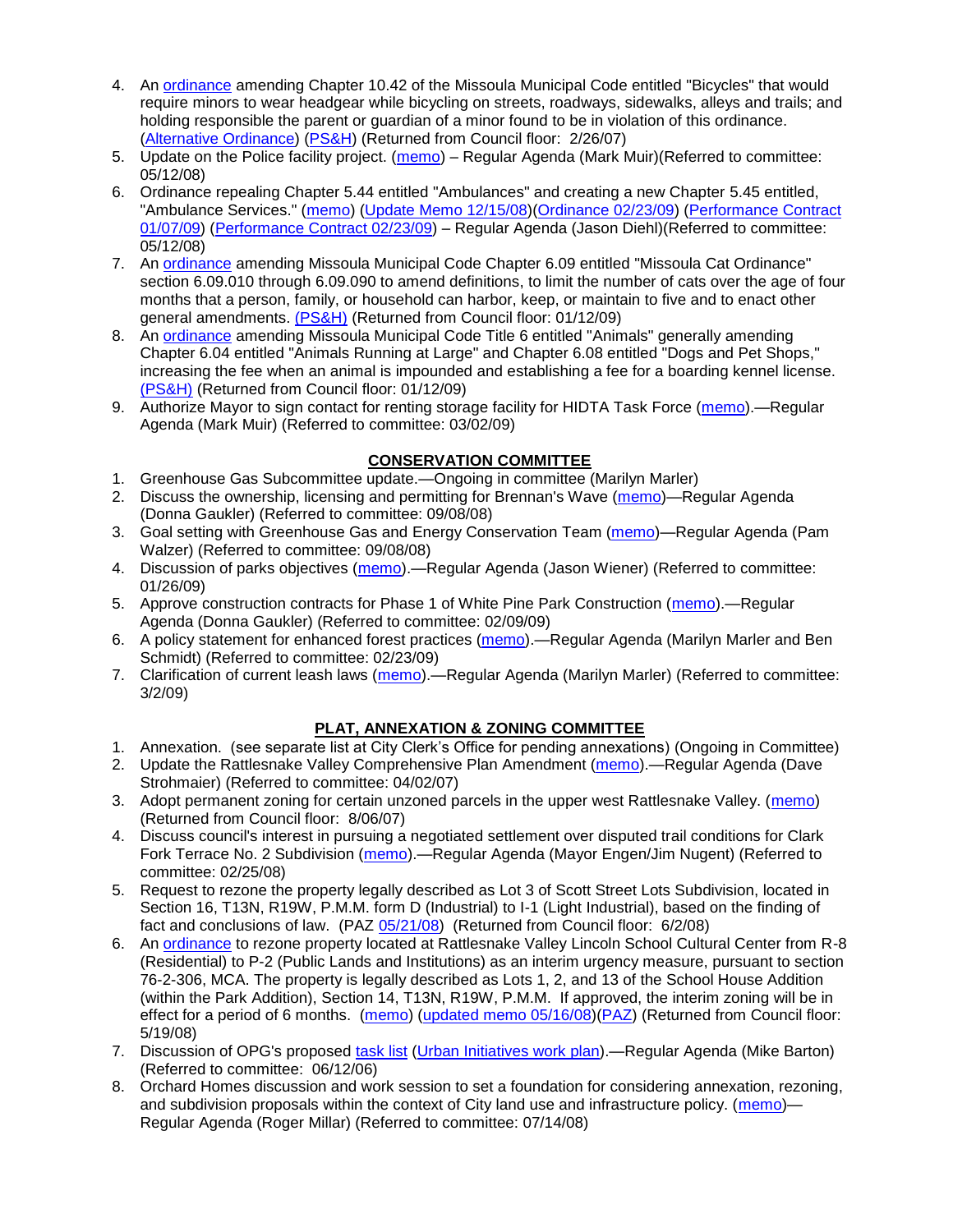- 9. Correct the conflict in the height calculation regulations, between written language (a building envelope shall be established by showing the maximum vertical height allowed by zoning from finished grade) and the drawing on [page 151 o](ftp://www.co.missoula.mt.us/opg2/Documents/CurrentRegulations/CityZoningTitle19/CH19.67Hillside.pdf)f the [Zoning Ordinance.](ftp://www.co.missoula.mt.us/opg2/Documents/CurrentRegulations/CityZoningTitle19/CityOrdinanceLP.htm) - Regular Agenda (Ed Childers) (Referred to committee: 3/27/06)
- 10. Ongoing discussion of City planning issues with members of the Planning Board.--Regular Agenda (Bob Jaffe) (Referred to committee: 3/20/06)
- 11. Discussion on assuring the currency of growth policy amendments [\(memo\)](ftp://ftp.ci.missoula.mt.us/Packets/Council/2008/2008-09-08/Referrals/Plan_updates.pdf)—Regular Agenda (Dave Strohmaier) (Referred to committee: 09/08/08)
- 12. Consider an interim emergency ordinance for proposed amendments to the City Zoning Ordinance, Chapter 19.90 Signs [\(memo\)](ftp://ftp.ci.missoula.mt.us/Packets/Council/2008/2008-12-15/Referrals/ElectronicSignOrdinanceMemo.pdf).—Regular Agenda (Tom Zavitz) (Referred to committee: 12/15/08)
- 13. Consider adopting a [resolution](ftp://ftp.ci.missoula.mt.us/Packets/Council/2008/2008-12-08/RESOLUTION-DevelopmentAgreements.pdf) establishing a policy for expansion of the use and purpose of Annexation Development Agreements and conditions [\(memo\)](ftp://ftp.ci.missoula.mt.us/Packets/Council/2008/2008-11-24/Referrals/REFERRAL-DevelopmentAgreements.pdf).—Regular Agenda (Carla Krause) (Referred to committee: 11/24/08)
- 14. Amend Resolution 6570 Sewer Service Committee [\(memo\)](ftp://ftp.ci.missoula.mt.us/Packets/Council/2008/2008-12-08/Referrals/SewerServiceCommittee.pdf).—Regular Agenda (Bob Jaffe) (Referred to committee: 12/08/08)
- 15. Consolidated Public Review Draft of the Missoula City Zoning Ordinance submitted by Duncan Associates to the Missoula Consolidate Planning Board for its review and recommendation [\(memo\)](ftp://ftp.ci.missoula.mt.us/Packets/Council/2009/2009-02-09/Referrals/CodeRewritetoPBMemo.pdf) — Regular Agenda (Roger Millar) (Referred to committee: 02/09/09)
- 16. [Petition 9410—](ftp://ftp.ci.missoula.mt.us/Packets/Council/2009/2009-02-23/Referrals/Petition9410.pdf)Grizzly Real Estate Holdings, LLC: Robert and Tina Jacobs; 7186 Interstate Place, Butler Creek Development park Lot 2; Geocode 232526301120000; Petition for Annexation (Referred to committee: 02/23/09)
- 17. Appointment of Kelly Durbin to the Missoula Consolidated Planning Board for a three-year term ending December 31, 2012 [\(memo\)](ftp://ftp.ci.missoula.mt.us/Packets/Council/2009/2009-03-02/Referrals/ReferralMCPB.pdf).—Regular Agenda (Mayor Engen) (Referred to committee: 03/02/09)

## **ADMINISTRATION AND FINANCE COMMITTEE**

- 1. Approve claims. (Ongoing) (Consent Agenda)
- 2. Approve journal vouchers. (Ongoing) (Consent Agenda)
- 3. Approve budget transfers. (Ongoing) (Consent Agenda)
- 4. Update from the Missoula Performing Arts Center [\(memo\)](ftp://ftp.ci.missoula.mt.us/Packets/Council/2008/2008-04-07/Referrals/Performing_Arts_Center.pdf).—Regular Agenda (Dave Strohmaier) (Referred to committee: 04/07/08)
- 5. [Resolution](ftp://ftp.ci.missoula.mt.us/Packets/Council/2008/2008-09-22/referrals/Sewerrateresolution.pdf) revising the City's sewer use fee structure and increasing sanitary sewer rates by 5% per year for four years to support infrastructure improvements required to operate the city's sanitary sewer system. [\(A&F\)](ftp://ftp.ci.missoula.mt.us/Packets/Council/2008/2008-10-06/081001af.pdf) [\(Slideshow presentation as a webpage\)](ftp://ftp.ci.missoula.mt.us/Packets/Council/2008/2008-11-03/2008-11-03SewerUserRateIncrease_files/frame.htm) (Returned from Council floor: 11/03/08)
- 6. An ordinance amending the municipal code as it relates to bike licensing.  $(A&F)$  (Returned from council floor: 12/15/08)
- 7. Amend City Council Rule 21(a) to clarify quorum requirements [\(memo\)](ftp://ftp.ci.missoula.mt.us/Packets/Council/2008/2008-04-28/Referrals/CouncilRule21aReferral.pdf).—Regular Agenda (Jason Wiener) (Referred to committee: 04/28/08) (*Tabled in Committee on 02/11/09*)
- 8. Confirm the appointment of Link Starbureiy to the Local Government Channel Cable Advisory Committee and for a term commencing immediately and ending December 31, 2011. [\(Memo\)](ftp://ftp.ci.missoula.mt.us/Packets/Council/2009/2009-03-02/Referrals/GCCACRef.pdf)— Regular Agenda (Mayor Engen)

## **PUBLIC WORKS COMMITTEE**

- 1. Consider the sizes of grease interceptors for the restaurant industry [\(memo\)](ftp://ftp.ci.missoula.mt.us/Packets/Council/2008/2008-04-21/Referrals/Industrial_waste_restaurants.pdf).—Regular Agenda (Stacy Rye and Bob Jaffe) (Referred to committee: 04/21/08)
- 2. Consider restructuring the city's Sewer Loan Program along the lines of the recently approved change to the Sidewalk & Curb Loan Fund.—Regular Agenda (Ed Childers) (Referred to committee: 06/26/06)
- 3. Information item to review the Rattlesnake Valley traffic engineering study [\(memo\)](ftp://ftp.ci.missoula.mt.us/packets/council/2008/2008-08-25/Referrals/RsnakeTrfficStudyREF.pdf).—Regular Agenda (Steve King) (Referred to committee: 08/25/08)
- 4. Discussion item regarding complete streets [\(memo\)](ftp://ftp.ci.missoula.mt.us/Packets/Council/2008/2008-11-03/Referrals/completestreetsreferral.pdf).—Regular Agenda (Jason Wiener) (Referred to committee: 11/03/08)
- 5. George Elmer Drive Speed Limit [\(memo\)](ftp://ftp.ci.missoula.mt.us/Packets/Council/2008/2008-11-17/Referrals/GeorgeElmerSpeedLimit.pdf).—Regular Agenda (Bob Jaffe)(Referred to committee: 11/17/08)
- 6. Information item to present the City's Master Sidewalk Plan. [\(memo\)](ftp://ftp.ci.missoula.mt.us/packets/council/2009/2009-01-12/Referrals/MstrSdwlkPlnREF.pdf)—Regular Agenda (Doug Harby) (Referred to committee: 01/12/09)
- 7. Authorize speed limits [\(memo\)](ftp://ftp.ci.missoula.mt.us/Packets/Council/2008/2008-12-08/Referrals/ReferralAuthorizeSpeedLimits.pdf) (Speed Limits Memo Steve King)[\(Presentation Maps\)](ftp://ftp.ci.missoula.mt.us/packets/council/2009/2009-01-05/Referrals/SpeedPresentation.pdf). Regular Agenda (Ed Childers) (Referred to committee: 12/08/08)
- 8. Discussion item to consider vacating portions of an 1896 petition County road on the westerly side of Miller Creek Road [\(memo\)](ftp://ftp.ci.missoula.mt.us/packets/council/2008/2008-10-06/Referrals/MllrCkROWVacREF.pdf).—Regular Agenda (Monte Sipe) (Referred to committee: 10/06/08)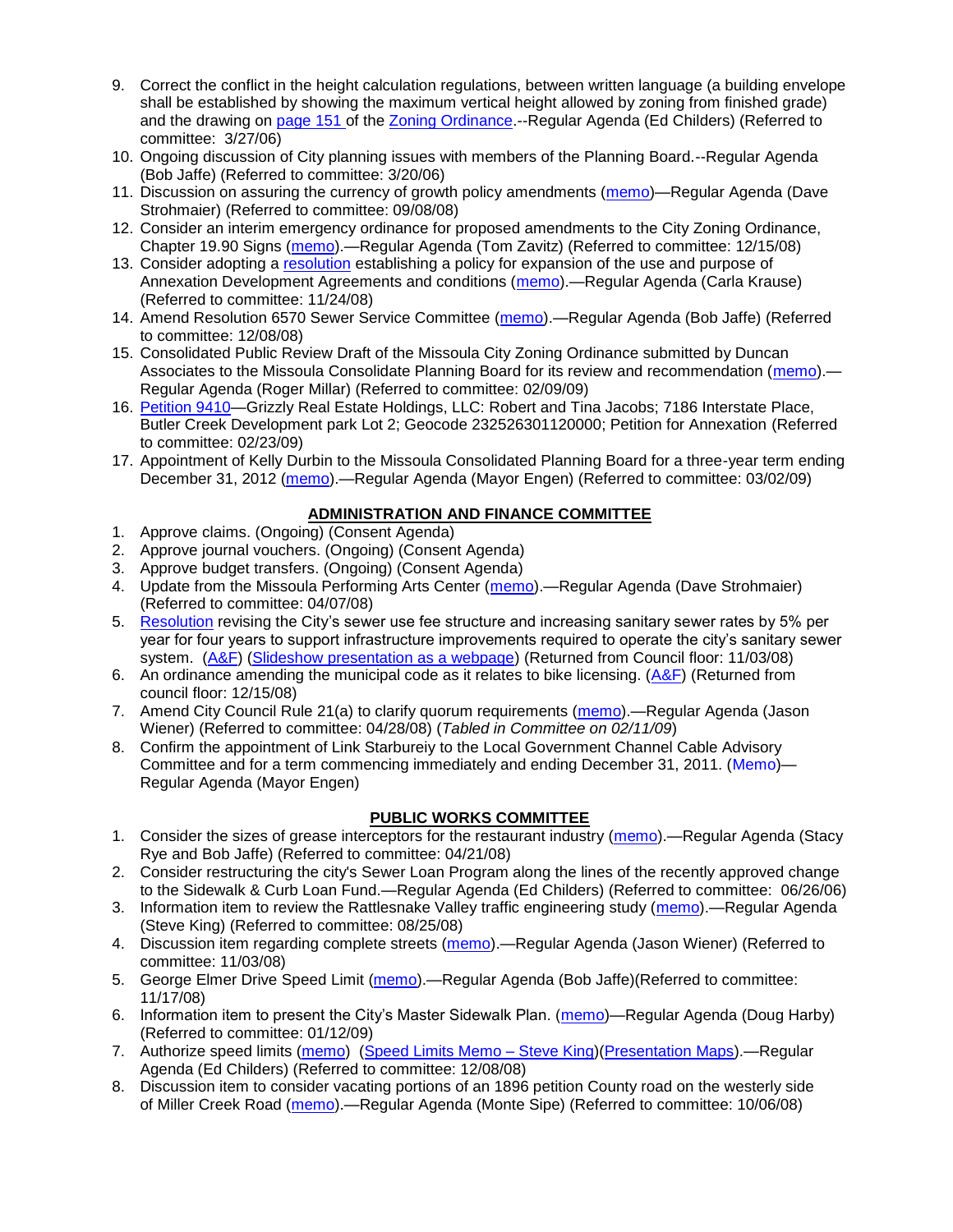- 9. Approve and authorize the Mayor to sign contractual agreements with vendors submitting lowest bids for provision of construction materials used during annual Street Division maintenance/construction work [\(memo\)](ftp://ftp.ci.missoula.mt.us/packets/council/2009/2009-02-23/Referrals/StreetsMtrialsBidREF.pdf).—Regular Agenda (Brian Hensel) (Referred to committee: 02/23/09)
- 10. Discuss CS Porter School Crossing issue and develop approaches to remediate [\(memo\)](ftp://ftp.ci.missoula.mt.us/Packets/Council/2009/2009-02-23/Referrals/ReferralCSPorter.pdf).—Regular Agenda (Ed Childers) (Referred to committee: 02/23/09)
- 11. [Petition 9411—](ftp://ftp.ci.missoula.mt.us/Packets/Council/2009/2009-02-23/Referrals/Petition9411.pdf)James and Heidi Gonzales, 4705 Miller Creek Road; Roy and Mary Ann Gray, 4725 Miller Creek Road; Tony and Lauren Gray, 4775 Miller Creek Road; George and Frances Reynolds, 4865 Lower Miller Creek Road; Joseph and Nancy Tredik, 4875 Lower Miller Creek Road; A tract of land located in the East half of Section 1, Township 12 North, Range 20 West, Principal Meridian Montana; More particularly described by tract 4-A of Certificate of Survey No. 4508 and tracts 1 and 2 of Certificate of Survey No. 4295; Petition for Vacating Public Right of Way(Referred to committee: 02/23/09)
- 12. Discussion of local, city-sponsored energy production [\(memo\)](ftp://ftp.ci.missoula.mt.us/Packets/Council/2008/2008-12-22/Referrals/LocaLPowerReferral.pdf).—Regular Agenda (Ed Childers) (Referred to committee: 12/22/08)

## **COMMITTEE OF THE WHOLE**

- 1. Mayor's Update Ongoing in Committee. (Mayor Engen)
- 2. Joint meeting of the Mayor, City Council and County Commission; a facilitated quarterly OPG review as directed in the [Interlocal Agreement—](ftp://ftp.ci.missoula.mt.us/Documents/Mayor/OPG/Adopted-ILA-2005.pdf)Ongoing (Mayor Engen)
- 3. Updates from Council representatives on the Health Board, Community Forum, Transportation Policy Coordinating Committee, Government Channel Cable Advisory Committee, Employee Benefits Committee, Public Art Committee, Brownfield Committee, Aging Services and the Local Emergency Planning Committee. – (Ongoing in Committee)
- 4. Develop short and mid-term goals [\(memo\)](ftp://ftp.ci.missoula.mt.us/Packets/Council/2007/2007-04-23/Referrals/Council_Goals.pdf).—Regular Agenda (Bob Jaffe) (Referred to committee: 4/23/2007)
- 5. Discuss possibilities for enhancing the applicant pool for vacancies on volunteer boards and commissions [\(memo\)](ftp://ftp.ci.missoula.mt.us/Packets/Council/2007/2007-09-17/Referrals/board_and_commission_recruitment.pdf).—Regular Agenda (Dave Strohmaier) (Referred to committee: 09/17/07)
- 6. Joint meeting between the Missoula City Council and the Missoula County Public Schools' Board of Trustees [\(memo\)](ftp://ftp.ci.missoula.mt.us/Packets/Council/2007/2007-09-17/Referrals/Council_School_Board_referral.pdf).—Regular Agenda (Dave Strohmaier) (Referred to committee: 09/17/07)
- 7. Examination of Office Planning and Grants [\(memo\)](ftp://ftp.ci.missoula.mt.us/Packets/Council/2008/2008-09-08/Referrals/080825HendricksonOPGreferral.pdf)—Regular Agenda (John Hendrickson) (Referred to committee: 09/08/08)
- 8. Review CIP funding mechanism, vehicle replacement policy, department vehicle use practices, specifically Police, Fire, and Parking Commission [\(memo\)](ftp://ftp.ci.missoula.mt.us/Packets/Council/2008/2008-11-10/Referrals/ReviewBudgetary.pdf).—Regular Agenda (Ed Childers) (Referred to committee: 11/10/08)
- 9. Legislative update [\(memo\)](ftp://ftp.ci.missoula.mt.us/Packets/Council/2008/2008-12-22/Referrals/LegislativeUpdate.pdf) [\(Legislative Items\)](https://missoulagov.sharepointsite.net/Public/Public.aspx).—Regular Agenda (Marty Rehbein) (Referred to committee: 12/22/08)

## **URBAN WILDLIFE SUBCOMMITTEE**

2. Update from FWP on [Missoula Urban Wildlife Management Plan](ftp://ftp.ci.missoula.mt.us/Packets/Council/2006/2006-05-22/UW_mgmt_plan.htm) draft outline (updated [questionnaire\)](ftp://ftp.ci.missoula.mt.us/Packets/Council/2006/2006-09-25/Referrals/060925_UWS_Survey.htm).—Regular Agenda (Marilyn Marler) (Referred to committee: 4/17/06)

## **ECONOMIC DEVELOPMENT SUBCOMMITTEE**

- 1. Discussion by Rosalie Sheehy Cates, executive director of the Montana Community Development Corporation (MCDC) on business opportunities in Missoula.—Regular Agenda (Don Nicholson) (Referred to committee: 05/08/06)
- 2. Presentation regarding technology transfer from The University of Montana—Daniel Dwyer, VP for Research and Development. – Regular Agenda (Bob Jaffe) (Referred to committee: 10/26/07)

## **EIS PEER REVIEW SUBCOMMITTEE**

- 1. Draft a request for proposals for a peer review on the draft Environmental Impact Statement for Third and Russell Street.[\(memo\)](ftp://ftp.ci.missoula.mt.us/Packets/Council/2008/2008-09-22/Referrals/3rdRussell_peer_review_referral.pdf) [\(King Email\)](ftp://ftp.ci.missoula.mt.us/Packets/Council/2008/2008-11-24/SKingEmailEISPeerReviewUpdate.pdf) [\(Mayor Engen Memo\)](ftp://ftp.ci.missoula.mt.us/Packets/Council/2008/2008-11-24/RussellThirdEngenMemo111508.pdf) [\(G Wood Email\)](ftp://ftp.ci.missoula.mt.us/Packets/Council/2008/2008-11-24/GWoodEmailEISPeerReviewUpdate.pdf) [\(Draft Request for](ftp://ftp.ci.missoula.mt.us/Packets/Council/2008/2008-11-24/TrafficEngrngSrvcsRqst.pdf)  [Traffic Engineering Services\)](ftp://ftp.ci.missoula.mt.us/Packets/Council/2008/2008-11-24/TrafficEngrngSrvcsRqst.pdf) – Regular Agenda (Jason Wiener) (Referred to committee 09/15/08)
- 2. Draft a request for proposals for a peer review on the Environmental Impact Statement for Miller Creek, after the request for proposals for the Third and Russell peer review is completed. – Regular Agenda (Jason Wiener) (Referred to committee 09/15/08)

*The City makes reasonable accommodations for any known disability that may interfere with a person's ability to participate in this meeting. Persons needing accommodation must notify the City Clerk's Office to*